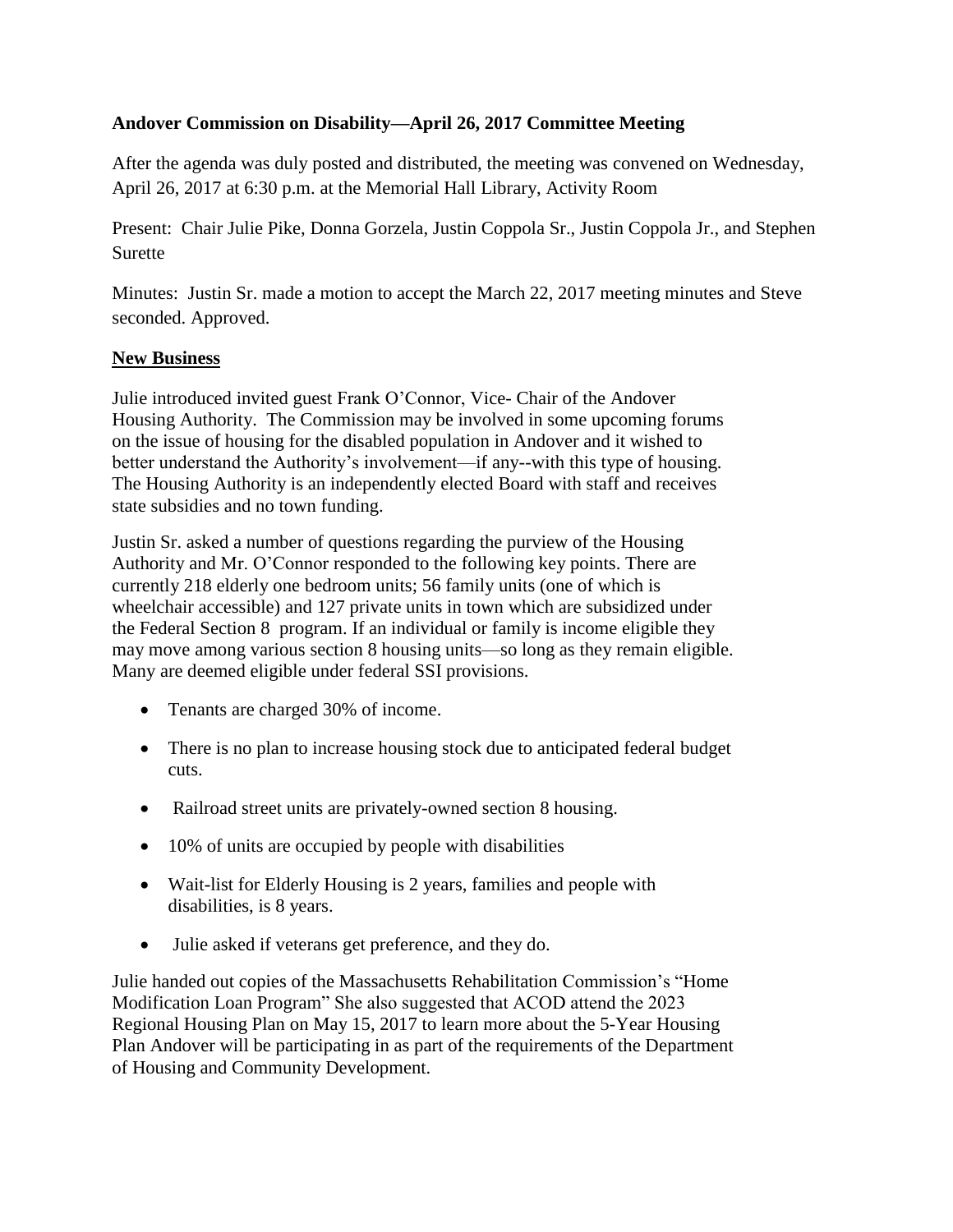Justin Sr. responded that he would like to see ACOD's plan have a requirement, incorporated into the town's by-laws that a percentage (12%) of all new residential multi- housing units in Andover be constructed according to "Easy Access" guidelines. *Action Item: Justin Sr. will get copies of the brochures on Easy Access printed up in addition to ensuring there is an ample supply available of ACOD's brochures.*

## **Old Business – Updates**

- **Spot Checks**: Steve reported that he and Deputy Director/Highway Superintendent Andover Parks Superintendent Marc Fournier will be attending an upcoming ADA training session pertaining to design of curbs and ramps
- **Bylaws**: Justin Sr. completed amendments to the ACOD by-laws to accurately reflect current ACOD practices. They now comply with the town's Open Meeting Laws. *Justin Sr. made a motion to accept the amended bylaws and Steve seconded. Unanimously passed*
- **Municipal Americans with Disabilities Act Improvement Grant Program** Justin Sr. reported on the Town's Application for an ADA improvement grant offered by Massachusetts Office on Disability (MOD). The application seeks funding for an audio enhancement system called "Top Cat" in the Andover schools. There are currently a few such audio enhancement systems in place which have been extremely successful. "Top cat" would ideally be available in every class in town.
- Julie wrote a letter of support to the Director of MOD on the grant
- **Vacancy**: Donna is now officially listed on the Town Web site as an ACOD member. There are still 3 openings remaining.

# **New Business**

Julie reported that she and Justin Sr. and Justin Jr. attended the Regional Commission on Disability Meeting in Brookline yesterday. Justin Jr. reported that MOD's "Call for Art and Juried Art Exhibition" on the theme of "Breaking Barriers" will select and publicly exhibit some of the works in late 2017. MOD also discussed upcoming Municipal ADA Improvement Grants, Massachusetts regulation up- dates, CAM trainings and Handicap Parking violations reporting practices among some (mainly un-funded) CODs.

## **Announcement:**

Julie announced that there will be a Triad-sponsored "Free Senior and non-Senior Disabled Photo IDs" event on Friday, May 26, 2017 at 9:30 AM. Proof of I.D. is required. Call for reservations at 978-623-8321

**Adjournment:** Justin Jr. made a motion to adjourn at 8:12 p.m. Donna seconded. Approved.